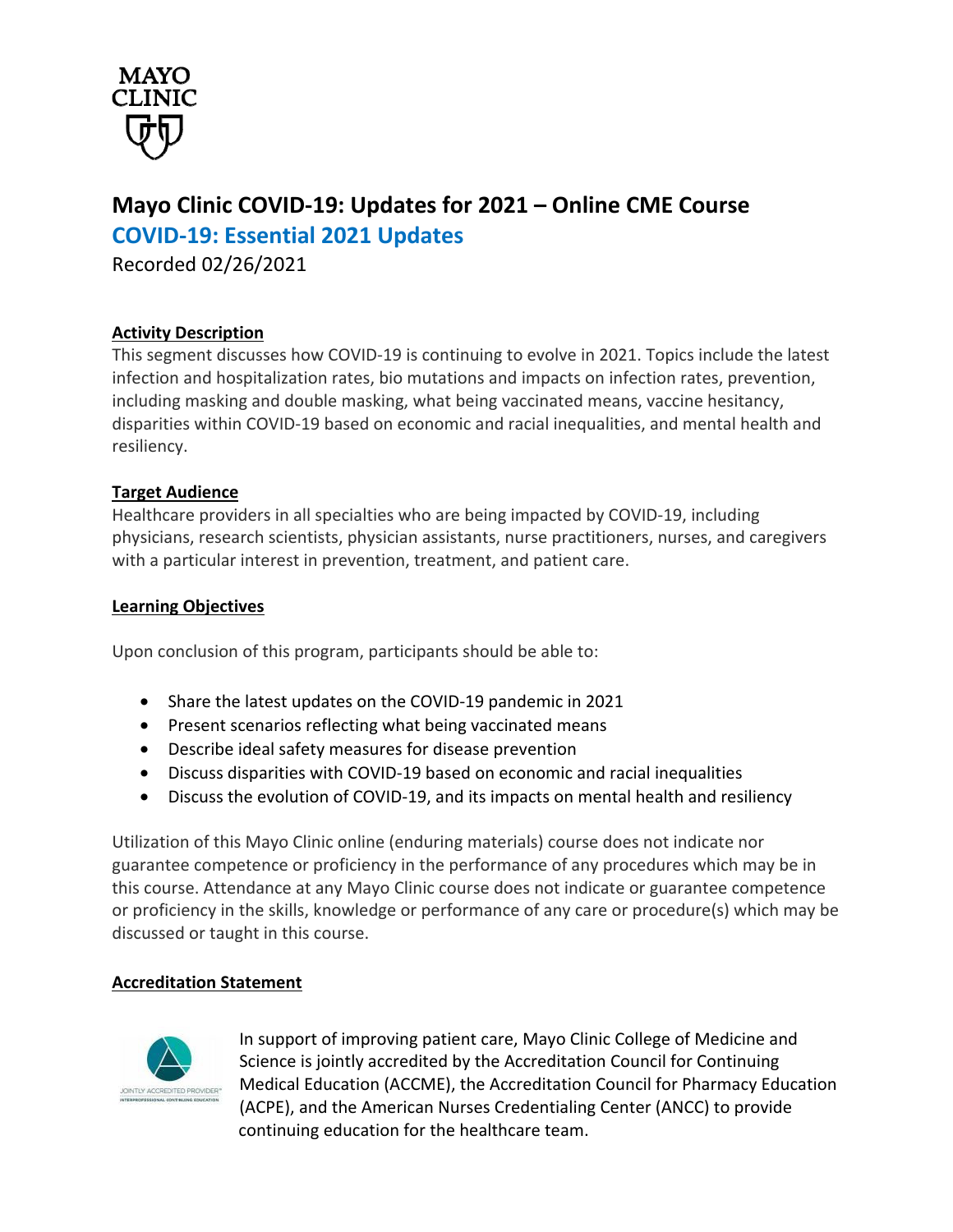# **Credit Statement(s)**

## **AMA**

The Mayo Clinic College of Medicine and Science designates this enduring material for a maximum of 1.25 *AMA PRA Category 1 Credit(s*)™. Physicians should claim only the credit commensurate with the extent of their participation in the activity.

## **ANCC**

Mayo Clinic College of Medicine and Science designates this enduring material for a maximum of 1.25 ANCC nursing contact hours. Nurses should claim only the credit commensurate with the extent of their participation in the activity.

## **AOA**

The American Osteopathic Association designates this program for a maximum of 1.25 AOA Category 2-A credits.

## **Disclosure Summary**

As a provider accredited by Joint Accreditation Interprofessional Continuing Education, Mayo Clinic College of Medicine and Science must ensure balance, independence, objectivity, and scientific rigor in its educational activities. Course Director(s), Planning Committee Members, Faculty, and all others who are in a position to control the content of this educational activity are required to disclose all relevant financial relationships with any commercial interest related to the subject matter of the educational activity. Safeguards against commercial bias have been put in place. Faculty also will disclose any off label and/or investigational use of pharmaceuticals or instruments discussed in their presentation. Disclosure of these relevant financial relationships will be published in activity materials so those participants in the activity may formulate their own judgments regarding the presentation.

*Financial relationship(s):*  none

*No Financial relationship(s):*  Devyani Lal, M.D., Course Director Juan C. Gea Banacloche, M.D., Faculty

*Reference to off-label usage(s) of pharmaceuticals or instruments in their presentation:*  None

For disclosure information regarding Mayo Clinic School of Continuous Professional Development accreditation review committee member(s) and staff, please go here to **review disclosures**.